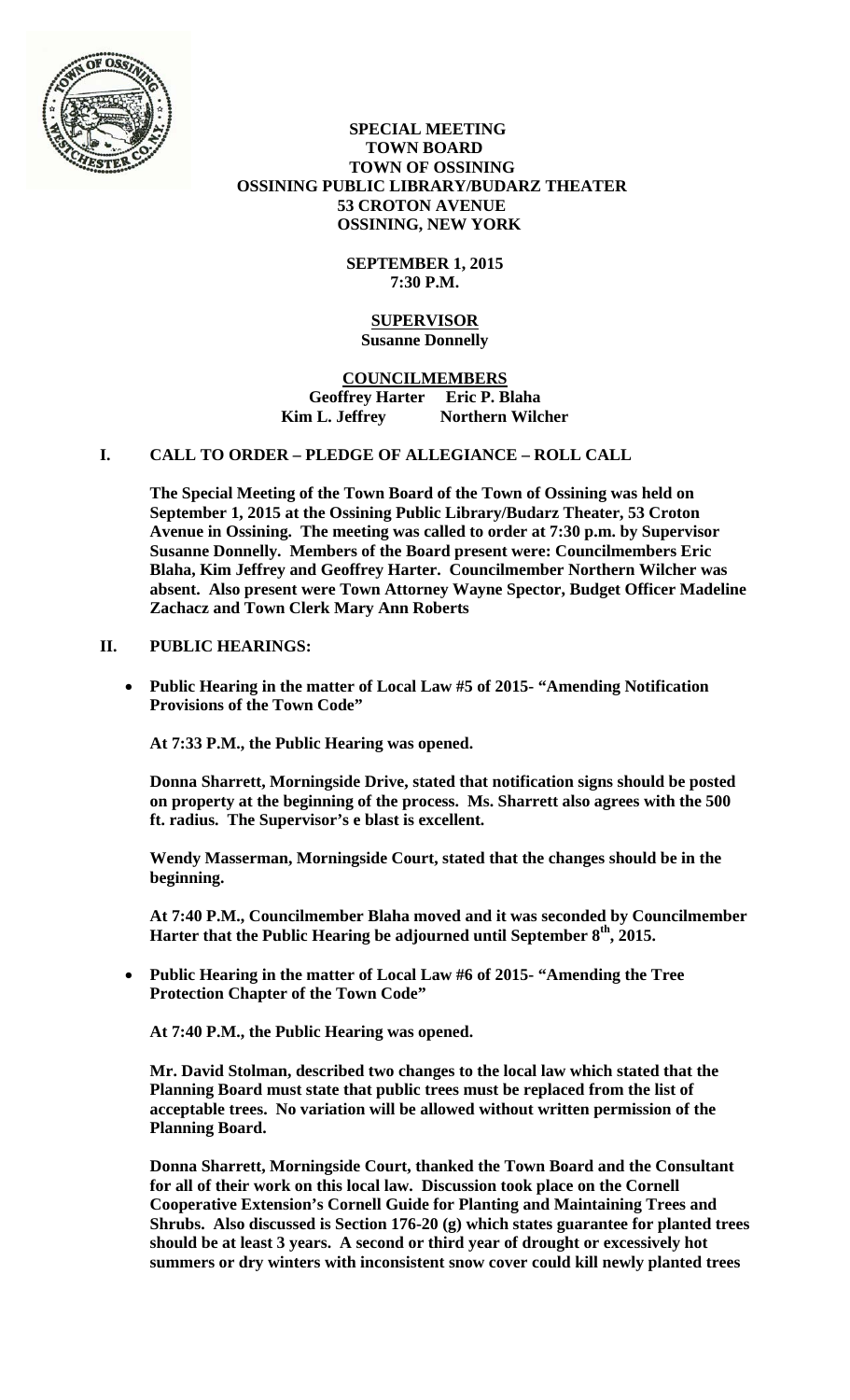**which have not yet rooted out sufficiently to withstand these stresses. Section 176 (h) which includes a list of acceptable trees.** 

**At 7:45 P.M., Councilmember Jeffrey moved and it was seconded by**  Councilmember Harter that the Public Hearing be adjourned until September 8<sup>th</sup>, **2015.**

 **Public Hearing in the matter of Local Law #7 of 2015- "Amending the Freshwater Wetlands, Watercourses and Water Bodies Protection Chapter of the Town Code"** 

**At 7:45 P.M., the Public Hearing was opened.** 

**David Stolman provided a new definition of wetland as well as a new definition of growing season. The definition of growing season is a portion of the year with soil temperatures at 19.7 inches below the soil surface are higher than biologic zero (5 degrees C). Allowable activities for the following uses shall be allowed without a permit within a wetland or buffer area as specified below: Normal ground maintenance, including mowing, trimming of vegetation and removal of dead or diseased vegetation around a residence; 2. Repair of existing walkways and walls; 3. Maintenance of existing decorative landscaping and planting in buffer areas only; 4. Public Heath activities and orders of the Westchester County Department of Health and/or the New York State Department of Health for emergencies only; 5. Normal gardening activities and he composting of leaves, grass clippings or other vegetation in buffer areas only, located within a private residential lot.** 

**At 8:15 P.M., Councilmember Blaha moved and it was seconded by Councilmember Harter that the Public Hearing be adjourned until September 8th, 2015.**

 **Public Hearing in the matter of Local Law #8 of 2015- "Amending the Steep Slope Protection Chapter of the Town Code"** 

**At 8:15 P.M., the Public Hearing was opened.** 

**Wendy Masserman, Morningside Court, stated that her development should never have been built as it has made the flooding on North State Road worse. Review Chapter 105 which states that 9 out of 15 construction sites of any size must have a permit.** 

**Laura Whitlinger Cedar Lane, lives above the watershed at the Indian Brook Reservoir where there are native plants which keep the water safe. The neighbors contribute to water supply and should practice organic gardening. Section 103-5A should have a review by a qualified professional. On Glendale Road gas, etc… is fed into the reservoir. There should be a Conservation Plan if you live in a special area.** 

**Gareth Hougham, Old Albany Post Road, has reviewed the proposed changes and feel they are sound. Also discussed as the additional 3-10-1A. Construction of a driveway or culvert non-perched Section 3-12B4. In section 4, culvert and dams meet requirements remove "if applicable". The sentence should be decided by guidelines to be added in the Town appendix.** 

**Donna Sharrett, stated she was in complete agreement with the proposed changes in the law.** 

**Howard Fleisher, Tavano Road, commented on the Echo Praise not touched for 17 years and was surprised. A lot of the wetlands were lost due to the Deerfield Condo. There has been a huge amount lost. He applauded the Board for taking Donna's suggestions into consideration.**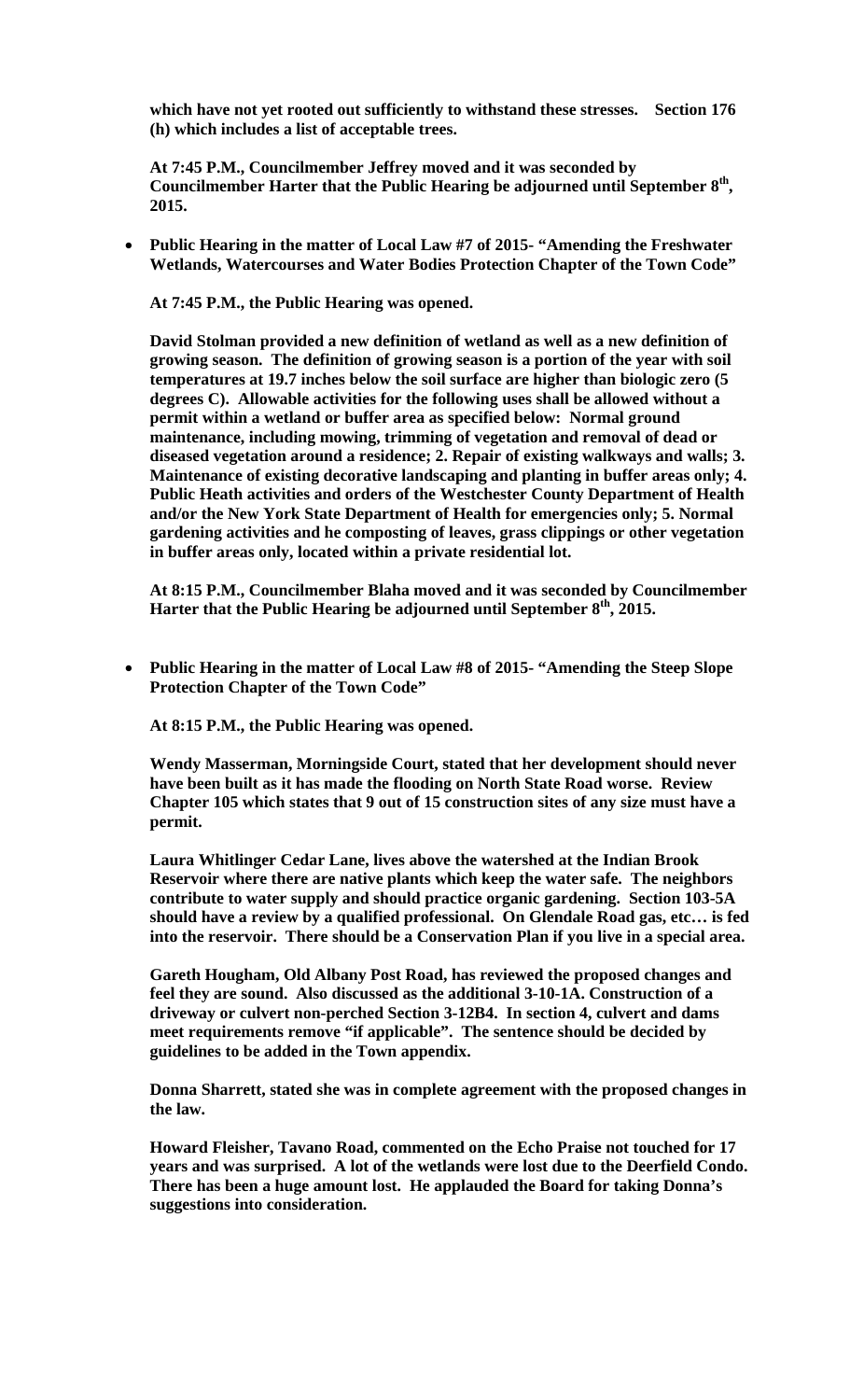**At 8:27 P.M., Councilmember Harter moved and it was seconded by**  Councilmember Jeffrey that the Public Hearing be adjourned until September  $8<sup>th</sup>$ , **2015.**

 **Public Hearing in the matter of Local Law #9 of 2015- "Amending the Subdivision of Land and Zoning Chapters of the Town Code"** 

**At 8:27 P.M., the Public Hearing was opened.** 

**Adam Wekstein provided written statements.** 

**Howard Fleisher, Tavano Road, applauds the effort of the Board to make long overdue changes. The Board should not listen to the threats of a lawsuit.** 

**Donna Sherett, commented that she had recently attended a conference to include a natural resource inventory.** 

**At 8:28 P.M., Councilmember Jeffrey moved and it was seconded by Councilmember Harter that the Public Hearing be adjourned until September 8th, 2015.**

 **Public Hearing in the matter of Revisions to the 2002 Town of Ossining Comprehensive Plan**

**At 8:29 P.M., the Public Hearing was opened.** 

**At 8:32 P.M., Councilmember Harter moved and it was seconded by Councilmember Blaha that the Public Hearing be closed.**

#### **III. ANNOUNCEMENTS**

## **IV. PUBLIC COMMENT ON AGENDA ITEMS**

**Jerry Gershner, Stonegate Road, discussed Resolution J (Dale Cemetery – Bank Account Signatory) and Resolution K (Dale Cemetery Mangement). A bigger hole is being dug with resolution J. How is it possible to file signatory cards. Was there a Board of Director's Meeting? There are a number of financial liabilities.** 

#### **V. BOARD RESOLUTIONS**

#### **A. Approval of Minutes-Regular Meeting**

**Councilmember Jeffrey moved and it was seconded by Councilmember Harter that the following be approved:** 

**Resolved, that the Town Board of the Town of Ossining hereby approves the August 11, 2015, Minutes of the Regular Meeting as presented.** 

 **Motion Carried: Unanimously** 

#### **B. Approval of Minutes-Special Meeting**

**Councilmember Jeffrey moved and it was seconded by Councilmember Harter that the following be approved:** 

**Resolved, that the Town Board of the Town of Ossining hereby approves the August 18, 2015, Minutes of the Special Meeting as presented.** 

 **Motion Carried: Unanimously**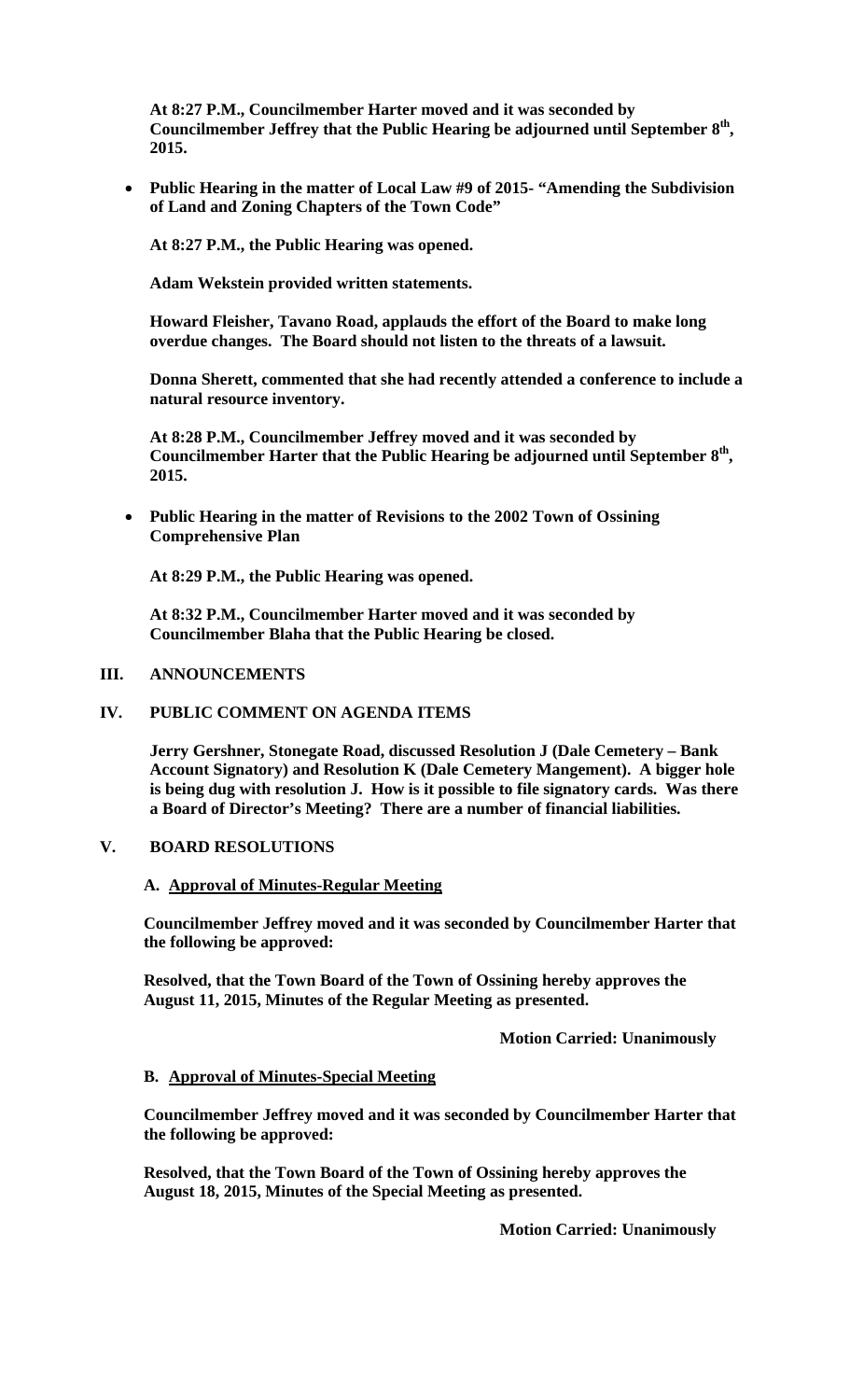### **C. Approval of Voucher Detail Report**

**Councilmember Blaha moved and it was seconded by Councilmember Harter that the following be approved:** 

**Resolved, that the Town Board of the Town of Ossining hereby approves the Voucher Detail Report dated September 1, 2015 in the amount of \$268,270.14.** 

# **D. 2015 Budget Adjustments**

 **Motion Carried: Unanimously** 

**Councilmember Blaha moved and it was seconded by Councilmember Jeffrey that the following be approved:** 

**Resolved, that the Town Board of the Town of Ossining hereby makes the following budget adjustments to the 2015 adopted budget:** 

| <b>TRANSFER TO G/L ACCOUNT</b>                                                               | <b>AMOUNT</b>     | <b>AMOUNT</b>      | <b>TRANSFER FROM G/L</b><br><b>ACCOUNT</b>             |
|----------------------------------------------------------------------------------------------|-------------------|--------------------|--------------------------------------------------------|
| <b>TOWN BOARD</b><br>010.1010.0405 Conference                                                | 75.00             | 75.00              | 010.1320.0438 Ind. Audit                               |
| <b>TOWN JUSTICE</b>                                                                          |                   |                    |                                                        |
| 010.1110.0424 Consultant/Computer<br>010.1110.0110 Part Time                                 | 60.00<br>4166.00  | 3000.00<br>1226.00 | 010.1110.0436 Postage<br>010.1110.0414 Contract. Steno |
| <b>TRAFFIC VIOLATIONS BUREAU</b>                                                             |                   |                    |                                                        |
| <b>SUPERVISOR</b><br>010.1220.0401 Supplies<br>010.1220.0417 Education                       | 4029.00<br>355.00 | 4384.00            | 010.1420.0403 Filing Fees                              |
| <b>INDEPENDENT AUDIT</b>                                                                     |                   |                    |                                                        |
| <b>TAX COLLECTION</b><br>010.1330.0110 Part Time<br>010.1330.0436 Postage                    | 121.00<br>2460.00 | 2581.00            | 010.1620.0436 Postage                                  |
| <b>ASSESSMENT</b>                                                                            |                   |                    | 010.1355.0424 Consult/                                 |
| 010.1355.0401 Supplies                                                                       | 420.00            | 420.00             | Computer                                               |
| <b>TOWN CLERK</b><br>010.1410.0201 Equipment<br>010.1410.0419 Maint/ Repair                  | 371.00<br>1650.00 | 521.00<br>1500.00  | 010.1410.0402 Printing<br>010.1410.0110 Part Time      |
| <b>TOWN ATTORNEY</b><br>010.1420.0426 Special Counsel<br>010.1420.0494 Property Auction Exp. | 1619.00<br>400.00 | 2019.00            | 010.1990.0400 Contingency                              |
| <b>ENGINEER</b>                                                                              |                   |                    |                                                        |
| <b>ELECTIONS</b>                                                                             |                   |                    |                                                        |
| <b>BUILDINGS</b><br>010.1620.0401 Supplies                                                   | 746.00            | 746.00             | 010.1620.0419 Maint/ Repair                            |
| <b>TAXES ON ASSESSED PROPERTY</b>                                                            |                   |                    |                                                        |
| <b>PUBLICITY</b>                                                                             |                   |                    |                                                        |
| <b>TRANSPORTATION SUPPORT</b>                                                                |                   |                    |                                                        |

**SERVICE**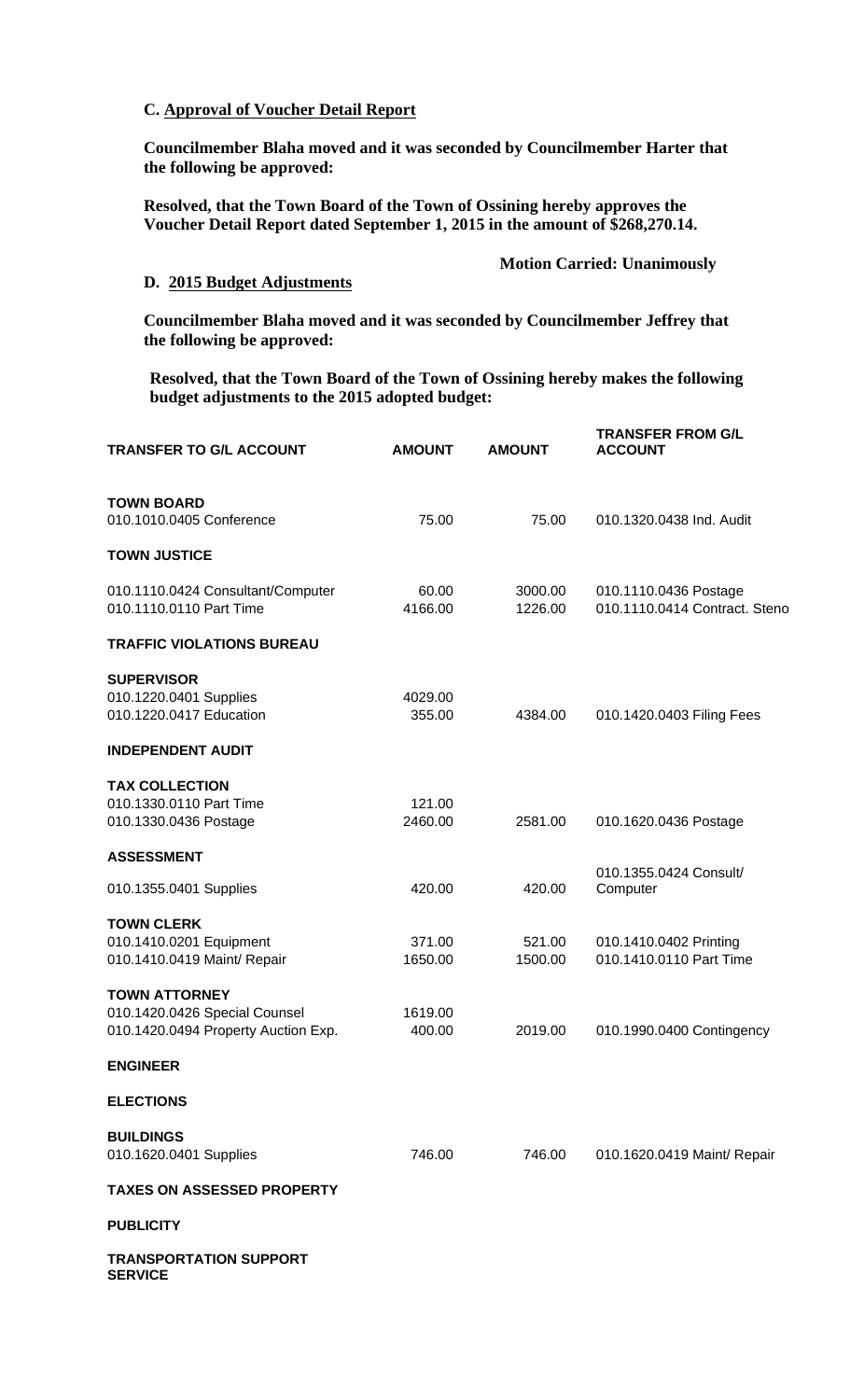| 010.6772.0402 Printing<br>010.6772.0449 Parts & Labor<br>010.6772.0201 Equipment<br>010.6772.0437 Professional Fees |                     | 198.00<br>1106.00<br>46034.00<br>2055.00 | 46034.00<br>3359.00  | 010.1990.0400 Contingency<br>010.6772.0429 Call a Cab |
|---------------------------------------------------------------------------------------------------------------------|---------------------|------------------------------------------|----------------------|-------------------------------------------------------|
| <b>PARKS</b>                                                                                                        |                     |                                          |                      |                                                       |
| 010.7110.0449 Parts/ Labor<br>010.7110.0419 Maint/ Repair                                                           |                     | 2682.00<br>23970.00                      | 26652.00             | 010.7110.0110 Part Time                               |
| <b>PARKS SEWER LIFT STATIONS</b><br>010.7112.0105 Pers Service- Overtime                                            |                     | 986.00                                   | 986.00               | 010.7112.0419 Maint/Repair                            |
| <b>RECREATION IMA</b>                                                                                               |                     |                                          |                      |                                                       |
| <b>CELEBRATIONS</b><br>010.7550.0438 Supplies and Services                                                          |                     | 4772.00                                  | 4772.00              | 010.7310.0475 Rec Prgrms                              |
| <b>EMPLOYEE BENEFITS</b>                                                                                            |                     |                                          |                      |                                                       |
|                                                                                                                     | <b>TOTALS</b>       | 98275.00                                 | 98275.00             |                                                       |
| <b>TRANSFER TO G/L ACCOUNT</b>                                                                                      |                     | <b>AMOUNT</b>                            | <b>AMOUNT</b>        | <b>TRANSFER FRM G/L</b><br><b>ACCNT</b>               |
| <b>INDEPENDENT AUDIT</b>                                                                                            |                     |                                          |                      |                                                       |
| <b>ENGINEER</b>                                                                                                     |                     |                                          |                      |                                                       |
| <b>MCTMT PAYROLL TAX</b>                                                                                            |                     |                                          |                      |                                                       |
| <b>OTHER GENERAL GOVERNMENT</b><br>020.1989.0413 Consultant/<br>Contractual                                         |                     | 12256.00                                 | 12256.00             | 020.1990.0400 Contingency                             |
| <b>POLICE</b>                                                                                                       |                     |                                          |                      |                                                       |
| <b>ANIMAL CONTROL</b>                                                                                               |                     |                                          |                      |                                                       |
| <b>BUILDING</b><br>020.3620.0419 Maint/ Repair                                                                      |                     | 495.00                                   | 495.00               | 020.8020.0110 Part Time                               |
| <b>ZONING</b>                                                                                                       |                     |                                          |                      |                                                       |
| <b>PLANNING</b><br>020.8020.0436 Postage                                                                            |                     | 46.00                                    | 46.00                | 020.8020.0110 Part Time                               |
| <b>EMPLOYEE BENEFITS</b>                                                                                            |                     |                                          |                      |                                                       |
| <b>TRANSFERS</b>                                                                                                    |                     |                                          |                      |                                                       |
|                                                                                                                     | <b>TOTALS</b><br>ΤO | 12797.00                                 | 12797.00             | <b>TRANSFER FRM G/L</b>                               |
| <b>TRANSFER TO G/L ACCOUNT</b>                                                                                      |                     | <b>ACCOUNT:</b>                          | <b>FROM ACCOUNT:</b> | <b>ACCNT</b>                                          |
| <b>INDEPENDENT AUDIT</b>                                                                                            |                     |                                          |                      |                                                       |
| <b>MCTMT PAYROLL TAX</b>                                                                                            |                     |                                          |                      |                                                       |
| <b>STREET ADMINISTRATION</b><br>031.5010.0425 Labor Counsel                                                         |                     | 603.00                                   | 603.00               | 031.1910.0467 Liability                               |
| <b>STREET MAINTENANCE</b><br>031.5110.0103 OOT Pay<br>031.5110.0106 Longevity                                       |                     | 1.00<br>425.00                           | 426.00               | 031.1910.0467 Liability                               |
| <b>MACHINERY</b><br>031.5130.0201 Equipment                                                                         |                     | 440.00                                   | 440.00               | 031.5130.0449 Parts/ Labor                            |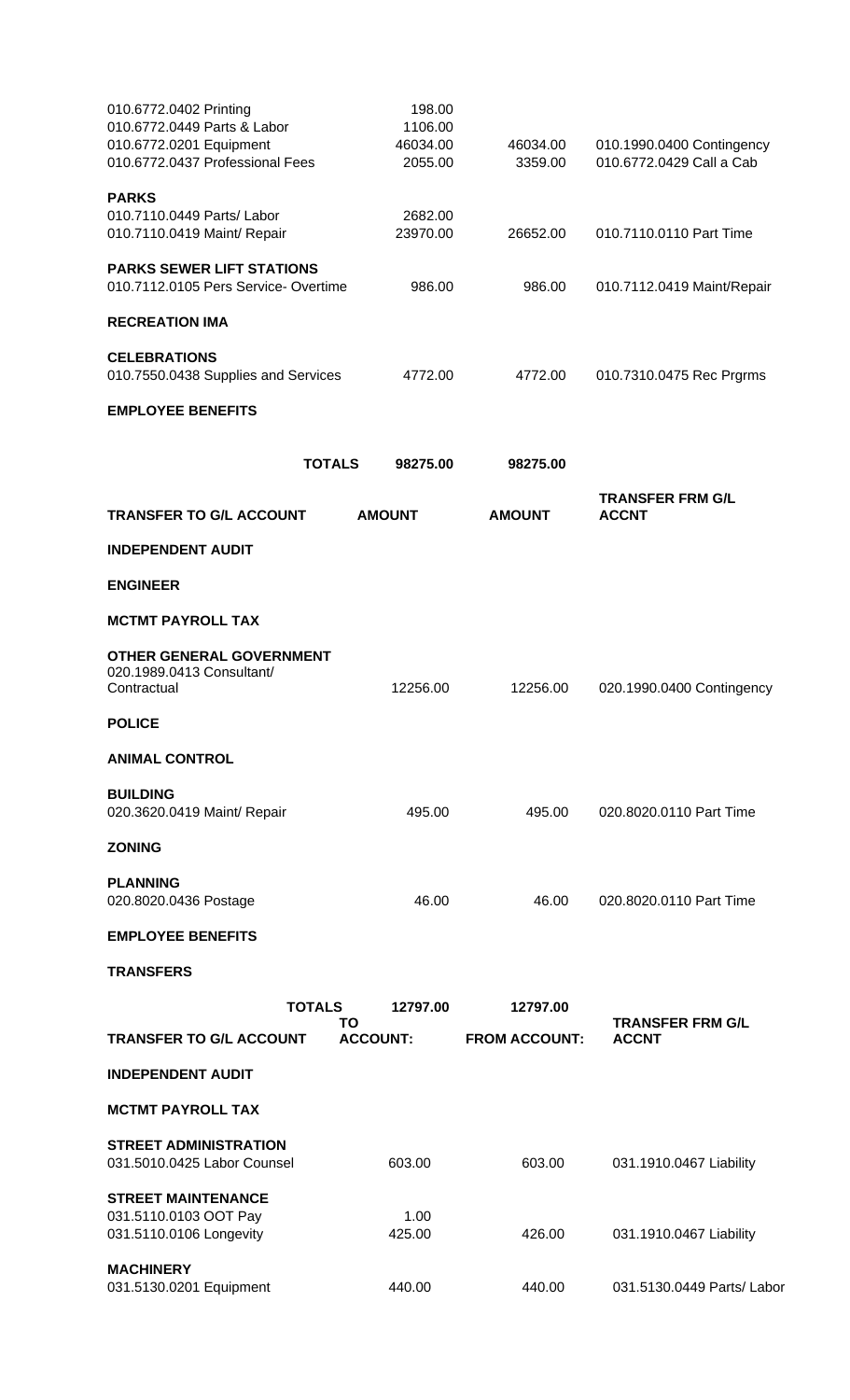**GARAGE WEEDS & BRUSH SNOW REMOVAL EMPLOYEE BENEFITS BOND ANTICIPATION NOTES TRANSFERS TOTALS 1469.00 1469.00 TRANSFER TO G/L ACCOUNT AMOUNT AMOUNT** TRANSFER FRM G/L ACCNT **CONSOLIDATED SEWER DST 045.8120.0201 Equipment 72340.00 72340.00** 045.0045.4795 Fund Balance **WATER NORTH STATE ROAD SEWER TOTAL 72340.00 72340.00 TRANSFER TO G/L ACCOUNT AMOUNT AMOUNT** TRANSFER FRM G/L ACCNT **STREET LIGHTING 063.9730.0403 Filing Fees 153.00 153.00** 063.5182.0419 Maint/Repair **FIRE PROTECTION DISTRICT REFUSE/ RECYCLING TOTAL 153.00 153.00 Motion Carried: Unanimously** 

### **E.Personnel: Dale Cemetery- Appointment**

**Councilmember Blaha moved and it was seconded by Councilmember Harter that the following be approved:** 

**Resolved, that the Town Board of the Town of Ossining hereby appoints Jose R. Castro, Ossining, to the probationary position of Laborer (in-house title of Lead Cemetery**  Worker) at Dale Cemetery, at an annual salary of \$37,440, effective August 31<sup>st</sup>, 2015.

 **Motion Carried: Unanimously** 

#### **F. Personnel: Dale Cemetery- Appointment**

**Councilmember Harter moved and it was seconded by Councilmember Blaha that the following be approved:** 

**Resolved, that the Town Board of the Town of Ossining hereby appoints Jose J. Castro, Ossining, to the probationary position of Laborer (in-house title of Cemetery Worker) at**  Dale Cemetery, at an annual salary of \$32,240, effective August 31<sup>st</sup>, 2015.

 **Motion Carried: Unanimously**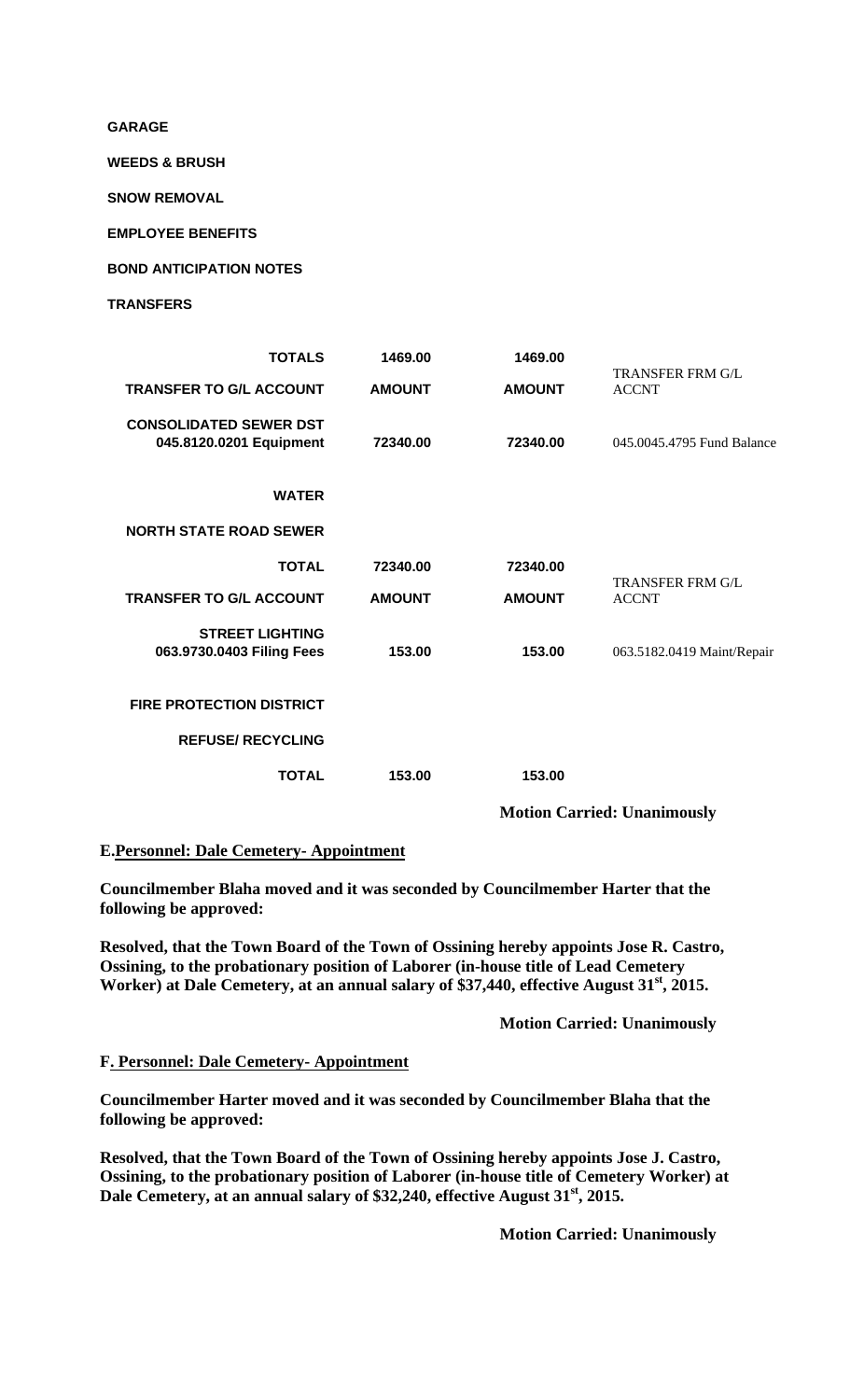## **G. Personnel: Dale Cemetery- Appointment**

**Councilmember Harter moved and it was seconded by Councilmember Blaha that the following be approved:** 

**Resolved, that the Town Board of the Town of Ossining hereby appoints Peter Connolly, Ossining, to the position of Cemetery Superintendent at Dale Cemetery, at an annual salary of \$29,999, effective August 31st, 2015.** 

 **Motion Carried: Unanimously** 

### **H. Personnel: Dale Cemetery- Appointment**

**Councilmember Blaha moved and it was seconded by Councilmember Harter that the following be approved:** 

**Resolved, that the Town Board of the Town of Ossining hereby appoints Sergio Schiavone, Ossining, to the seasonal position of Laborer at Dale Cemetery, at an hourly rate of \$12.00, effective August 31st, 2015.** 

 **Motion Carried: Unanimously** 

## **I. Sale of Surplus Equipment**

**Councilmember Jeffrey moved and it was seconded by Councilmember Harter that the following be approved:** 

**Whereas, the Town Board recently approved the purchase of two Transit vans for use by the Senior Nutrition Program to replace two vehicles in the Department that have outlived their usefulness to the Town;** 

**Whereas, the Town Board authorized the surplus and sale of those vehicles on Auctions International; and** 

**Now therefore be it Resolved that the Town Board of the Town of Ossining authorizes the 2007 Chevrolet Impala to be sold to the high bidder for \$2,025, to be payable immediately to the Town of Ossining.**

*2007 Chevrolet Impala, VIN#2G1WS55R179351081* 

**Motion Carried: Unanimously** 

# **J. Dale Cemetery- Bank Account Signatory**

**Councilmember Blaha moved and it was seconded by Councilmember Harter that the following be approved:** 

**Resolved, that the Board hereby ratifies the actions taken as of September 23, 2014, whereby the Town Supervisor assumed the role as President of The Dale Cemetery Management Corporation and whereby the Town Supervisor was substituted as signatory on the Bank account for the corporation, such actions being taken as emergency measures, to enable continued operation of Dale Cemetery, authorized to attend to personnel matters, continued safe and proper operation of the Town owned Dale Cemetery and the safeguarding and proper use of Town funds which were used in the operation of the Cemetery.** 

> **Motion Carried: 3-0-1 Ayes: Wilcher, Harter & Donnelly Nays: Jeffrey**